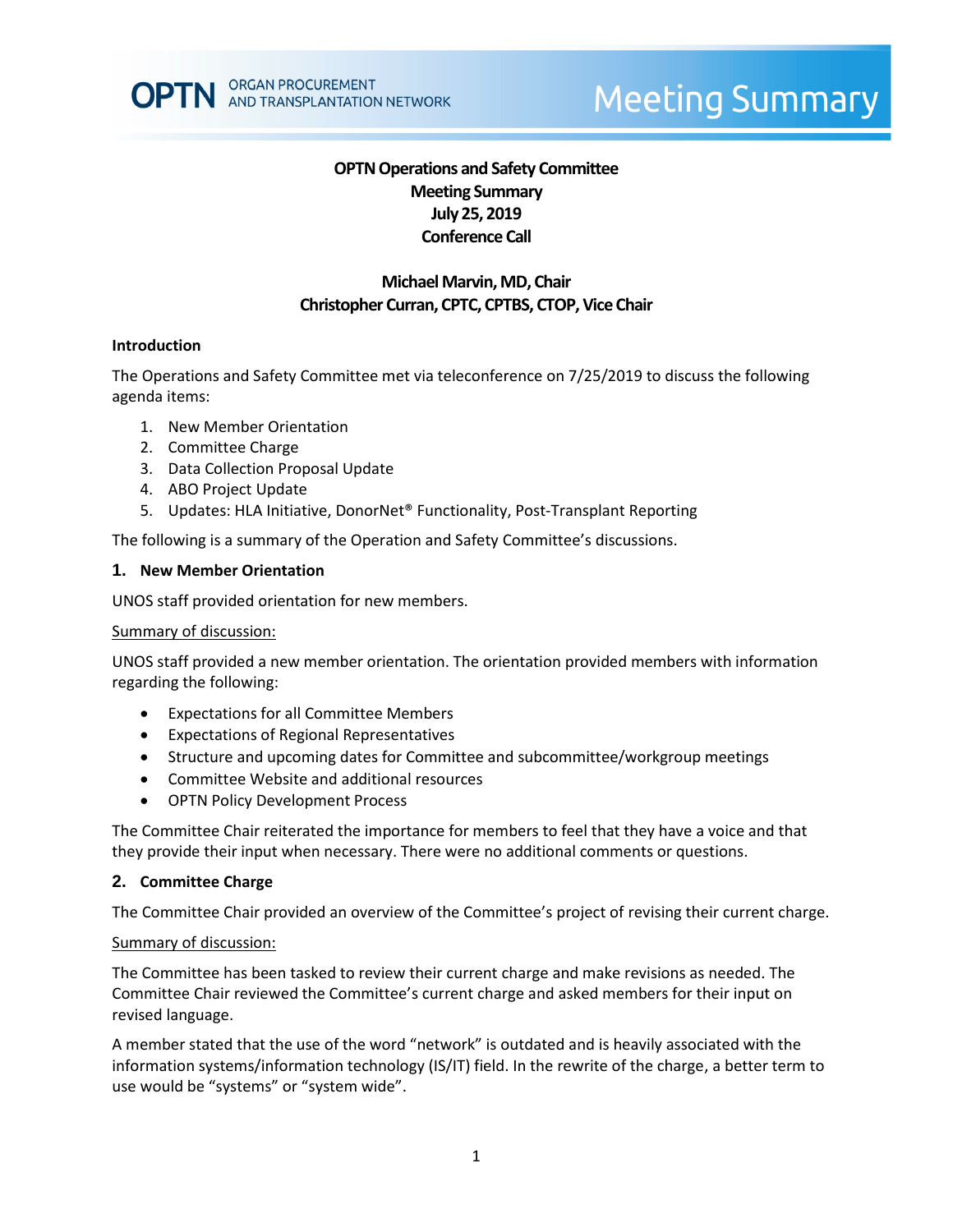The Vice Chair stated that the paragraph seemed very task focused and that the charge should be broader. The opening statement should start with the purpose of the Committee.

A member voiced agreement with this and stated that the idea should be more of a mission statement and not a description of the tasks the Committee does. The charge should have a few sentences of the Committee's goals.

The Committee Chair encouraged new members to provide some input on what they feel the Committee should be doing and to think about why they became interested in the Committee. The input received would be discussed during the next meeting.

## Next Steps:

 Members will provide suggested revisions to the current Committee Charge and discuss in further detail during the next Committee teleconference.

# **3. Data Collection Proposal Update**

UNOS staff provided an update to the Committee's Data Collection project.

## Summary of discussion:

UNOS staff provided an overview of the data collection project to members. The project began as a proposal, but was decided that the document would instead be a request for input. The intent of the request for input is to solicit suggestions and feedback on the suggested data elements and data source of the Deceased Donor Registration (DDR) form. The feedback received would be considered for a potential future data collection proposal.

The Committee will further evaluate the feedback received and collaborate with UNOS Labs post-public comment. Currently, UNOS Labs is working on a data collection pilot that is focused on travel mode. The Committee will have the opportunity to evaluate additional data collected by UNOS Labs and determine next steps on potentially developing a data proposal in the future.

The Committee Chair commented that if organ check-in was an agreed data element during public comment, the transplant programs would have more knowledge of this information, and it may be more logical to collect this data on the Transplant Recipient Registration (TRR) form.

The Vice Chair stated that UNOS Labs is looking at the time of delivery to a transplant program as a data element, which OPOs do not have access to in most cases. Transplant programs would need to be involved in the collection of this data. This feedback was provided to UNOS Labs.

A member asked what was meant by the term of "logistical impacts" and if this was in reference to costs. The Committee Chair explained that the data proposed is more focused on timing and how much more time it may take to transport organs as broader distribution expands to all organs. The data would also show the reasons for some of those changes in transportation, such as transportation mode.

## Next Steps:

• The Data Collection request for input will go out for the fall 2019 public comment cycle from August 2<sup>nd</sup> – October 2<sup>nd</sup>.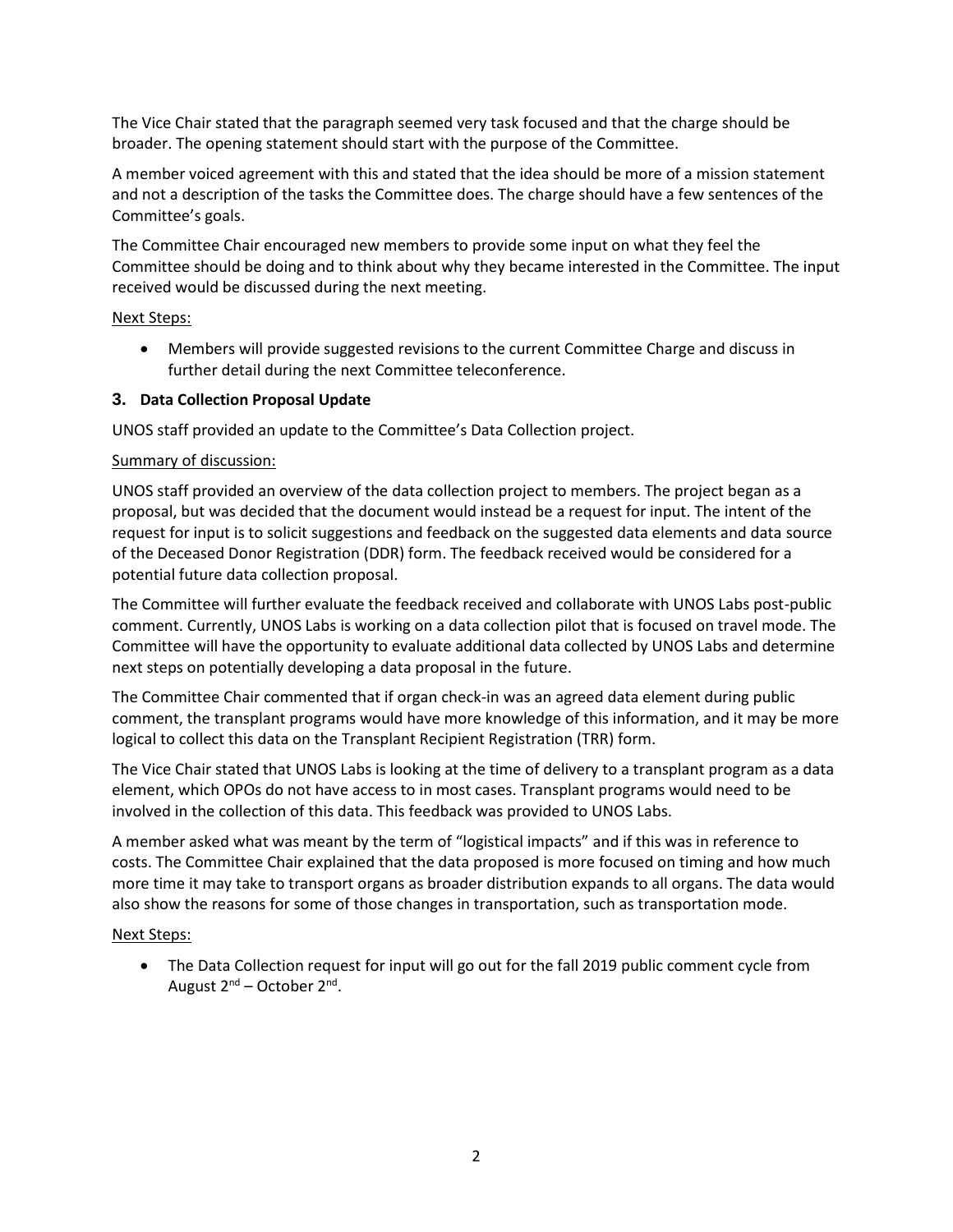# **4. ABO Project Update**

The Vice Chair provided an update on the Committee's ABO Project.

## Summary of discussion:

The Vice Chair provided an overview of the Committee's ABO project. The Committee was tasked with this project by the Membership and Professional Standards Committee (MPSC) in response to an ABO typing error.

The focus of the project is to break down the ABO determination process, with the intention to provide more robust support to this process and when results are inconclusive. The project will consist of a guidance document and proposed policy changes to *OPTN Policy 2.6.A: Deceased Donor Blood Type Determination*.

An outline of the guidance document has been drafted. During the next workgroup meeting, the sections of the guidance document will be assigned among workgroup members and new proposed language is being worked on.

# **5. Updates: HLA Initiative, DonorNet® Functionality, Post-Transplant Reporting**

UNOS staff and Committee Leadership provided an update on the Committee's standing projects.

# Summary of discussion:

UNOS staff and Committee Leadership provided an update on the following standing projects of the Committee:

## HLA Initiative

In an attempt to eliminate hand entry of HLA results into DonorNet®, the Committee has been working with the Histocompatibility Committee and other HLA experts to try to determine how to develop interfaces between the software used by HLA labs and the UNOS system in an electronic form. It was discovered that a software vendor has the potential to develop this interface to be used as a pilot.

UNOS staff provided an update that UNOS IT is currently working on two projects that would have to happen first before the HLA initiative is addressed. There is a project that will go live in August addressing HLA typing for unacceptable antigens. An HLA typing errors project is slotted to begin afterwards in November. Once these projects end, the HLA initiative project could then be discussed further.

# DonorNet® Functionality

The DonorNet® Functionality project is to help provide real-time communication from the OR to respective parties on information such as when the patient is in the OR, incision time, cross clamp, and final packaging of the organs. The Committee is working with UNOS IT staff to work on this process.

UNOS staff provided an update that UNOS IT is aware and interested in working on this project, but currently the project is backlogged due to other IT priorities.

## Post-Transplant Reporting

The Post-Transplant Reporting project addresses post donor recovery results and the ability to report these results to transplant programs in a consistent way. The idea of this project is to build a module in DonorNet® to report these results electronically and have a central repository for transplant programs to receive these results. There are five OPOs that will begin this pilot in the near future to evaluate this process further.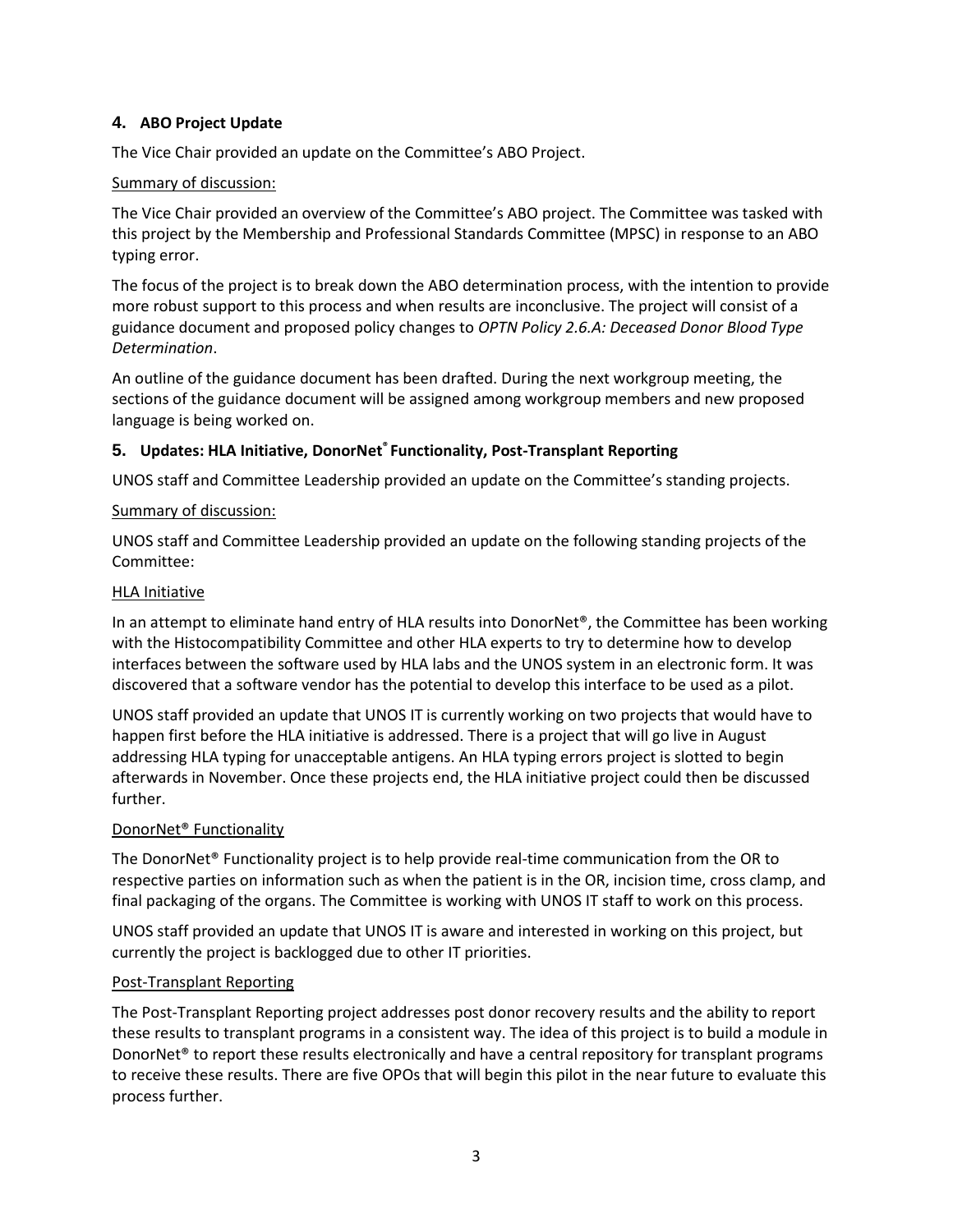The Committee Chair stated that it would be good to address instances where negative results are sent. It would be an improvement if this could be avoided and programs were only alerted of positive results. The Vice Chair agreed with this and stated that this would be the hope of the project in the long term.

There were no additional comments or questions. The meeting was adjourned.

#### **Upcoming Meetings**

- August 29, 2019
- September 26, 2019
- October 24, 2019 (in-person meeting)